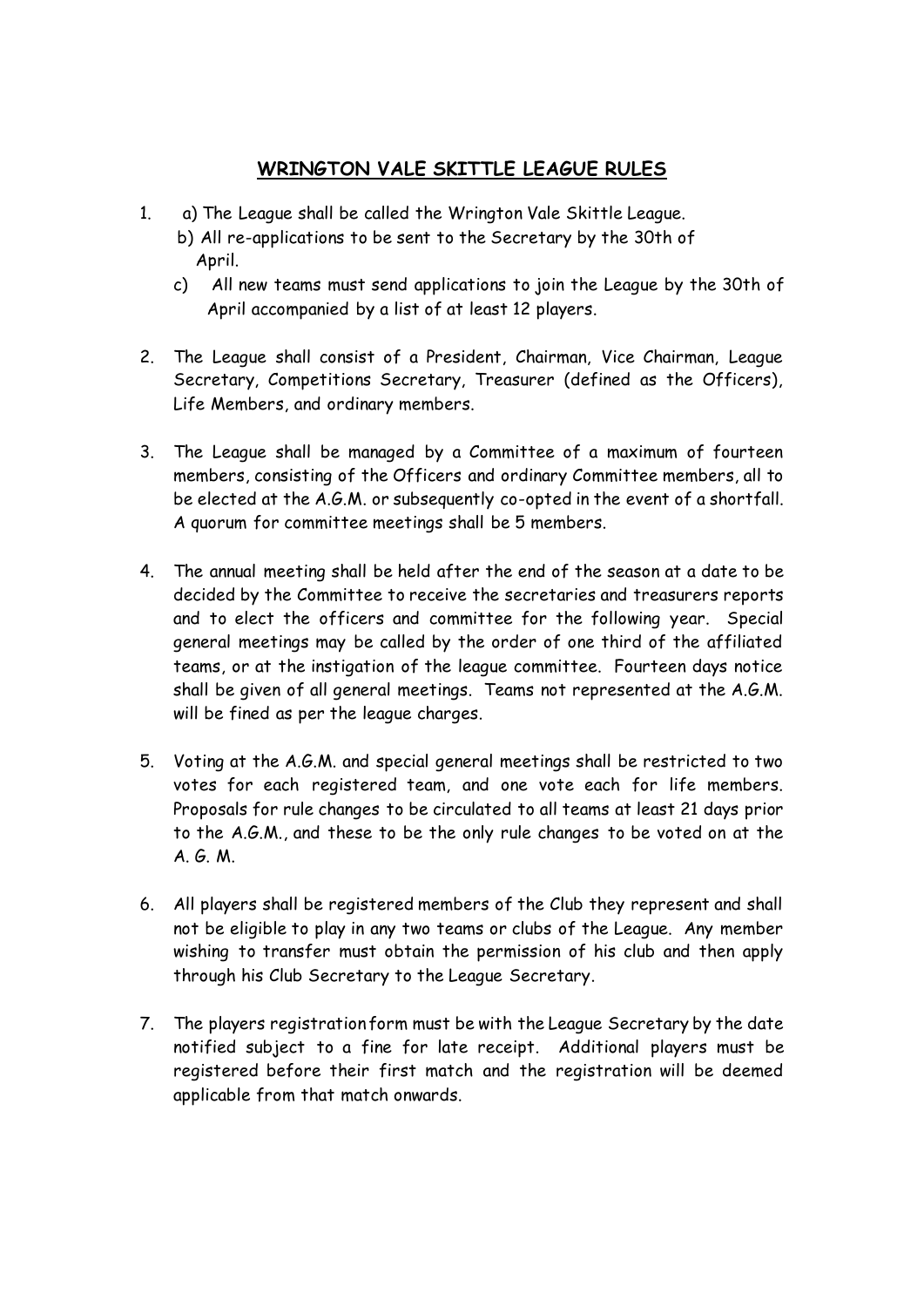- 8. Players may be signed on at any time during the season by telephoning the League Secretary (or, if unavailable, any Officer) by 7.30pm on the day of the match.
- 9. Any Team playing an ineligible player shall have the ineligible players' score removed from the card. A fine will be imposed as per the League charges.
- 10. The results of matches together with the names of the players in the teams shall be sent to the League Secretary by the home team and signed by the Captain of the visiting team. SCORE CARDS NOT ARRIVING BY 12 NOON ON THE SATURDAY AFTER THE MATCH WILL BE SUBJECT TO A FINE AS PER THE LEAGUE CHARGES. Any cards postmarked on the Thursday and bearing a first class stamp will be exempt from this fine.
- 11. All alterations to fixtures must be notified to the League Secretary. Rearranged matches may be played prior to the fixture date but may not be played more than 6 weeks after the fixture date, or after the last game of the season, whichever is the earlier. If any re-arranged match is not played within these timescales the team requesting the postponement will have 5 points deducted, and their opponents will have 5 points awarded, but match fees must still be paid.

The home team is responsible for re-arranging the match in consultation with the away team.

- 12. Any Team failing to turn up for a League match or failing to give at least 24 hours notice to the opposing team AND the League Secretary when postponing a match will be responsible for re-arranging the match and will be penalised as follows:-
	- 1 . They will be responsible for alley charges for the postponed match.
	- 2. They will be fined £25.00.
	- 3. They will be responsible for alley charges for the re-arranged match. Teams may appeal against the fine as detailed in rule 13.
- 13. Written protests or appeals from Teams in connection with League business must be in the hands of the League Secretary within 7 days of the incident in question. The protest must come from an official of the Club or member of the League Committee. Written protests from Organisations or Individuals outside the League will not be subject to the 7 day limit. The Committee will hear from all parties involved before making their decision, which shall be binding.
- 14. Teams shall consist of 12 players a side.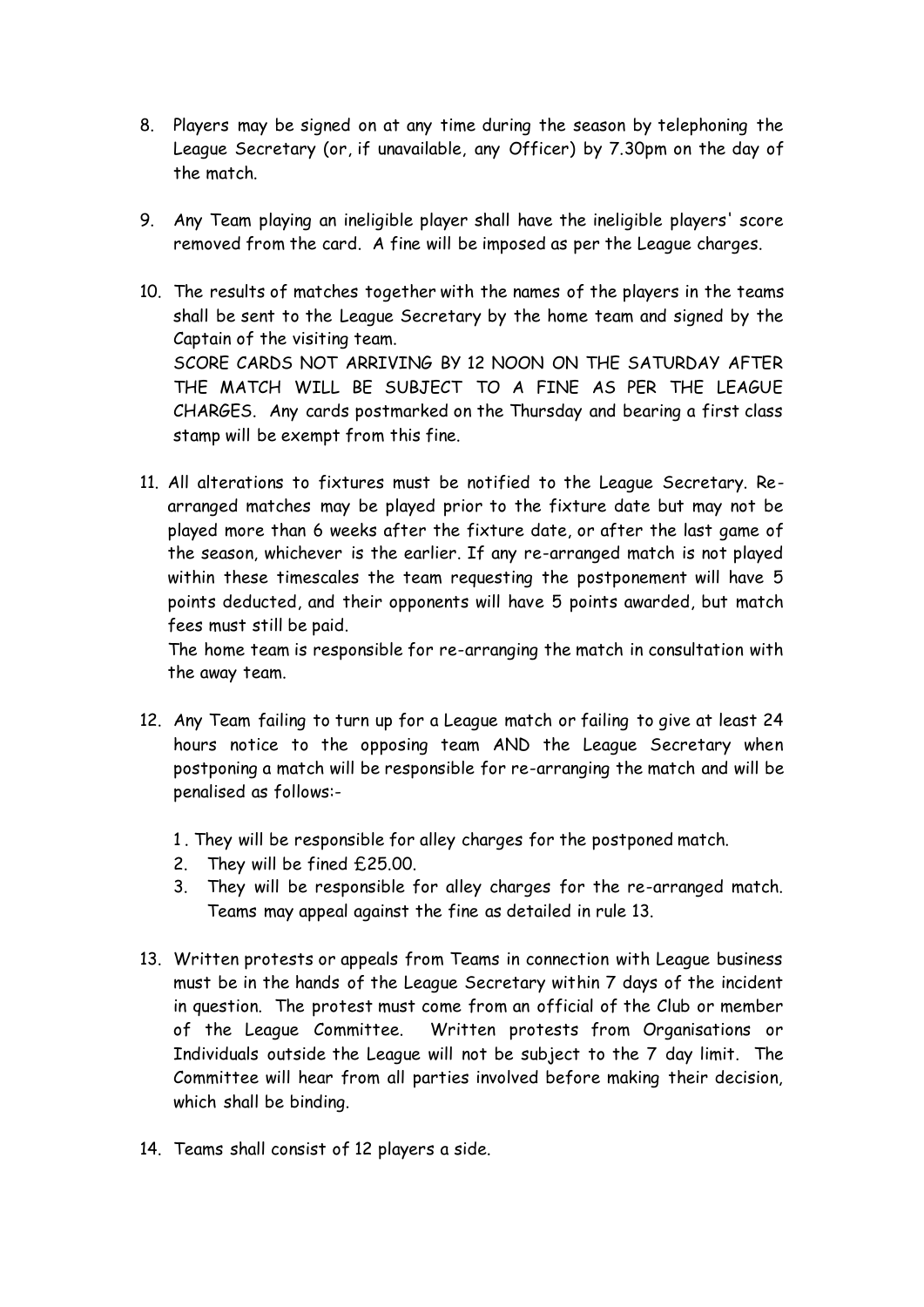- 15. The game to be played in three sets of four players each. Each player shall bowl one hand down of three balls and the game to be six hands per player.
- 16. A player must stand on the alley behind the line to deliver the ball. A no-ball shall be called if the ball, when delivered, does not first touch the alley behind the line, or a player stands on or over the line after delivering the ball. Any pins knocked down by a no-ball shall not be reset. If a spare is obtained with a no-ball the down will be considered finished and only the pins scored with the fair ball shall count. If any pin knocked over by a fair ball subsequently rolls over and stands up again, it shall be considered to count and be removed from the alley.
- 17. All League and cup matches to commence not later than 8,00pm.
- 18. The maximum interval between the first and second sets is 5 minutes. The maximum interval between the second and third sets is 10 minutes.
- 19. All Trophies are perpetual and the property of the League.
- 20. Winners of all Trophies shall be responsible to the League for the safe custody of the Trophy, and shall return them clean to the Secretary when requested.
- 21. The home club must pay sticker-up and alley charges for league matches.
- 22. Scoring 2 points per set, 4 points per win. In drawn sets teams get 1 point each, in drawn games teams get 2 points each. This to apply to all League games and League play-offs. In the event of a game being abandoned, all points gained shall stand and the game, when rearranged, shall continue from the last completed set.
- 22a. In the event of two or more teams finishing with the same number of points for a championship, runner-up or relegation place, the team with the most wins shall be placed higher. In the event that teams are still equal the team gaining the most points in the matches between the teams tying shall be placed higher. In the event that teams are still equal the team scoring the most pins in the matches between the teams tying shall be placed higher. Should matters still be undecided a play off/s will take place.
- 23. The no-ball line shall be 14 feet from the heel strip.
- 24. The front pin to be distinguished by a contrasting band round its centre, front quarter pins a contrasting band top and bottom. The distance between pin centres to be 15", and pin positions to be clearly marked on the alley.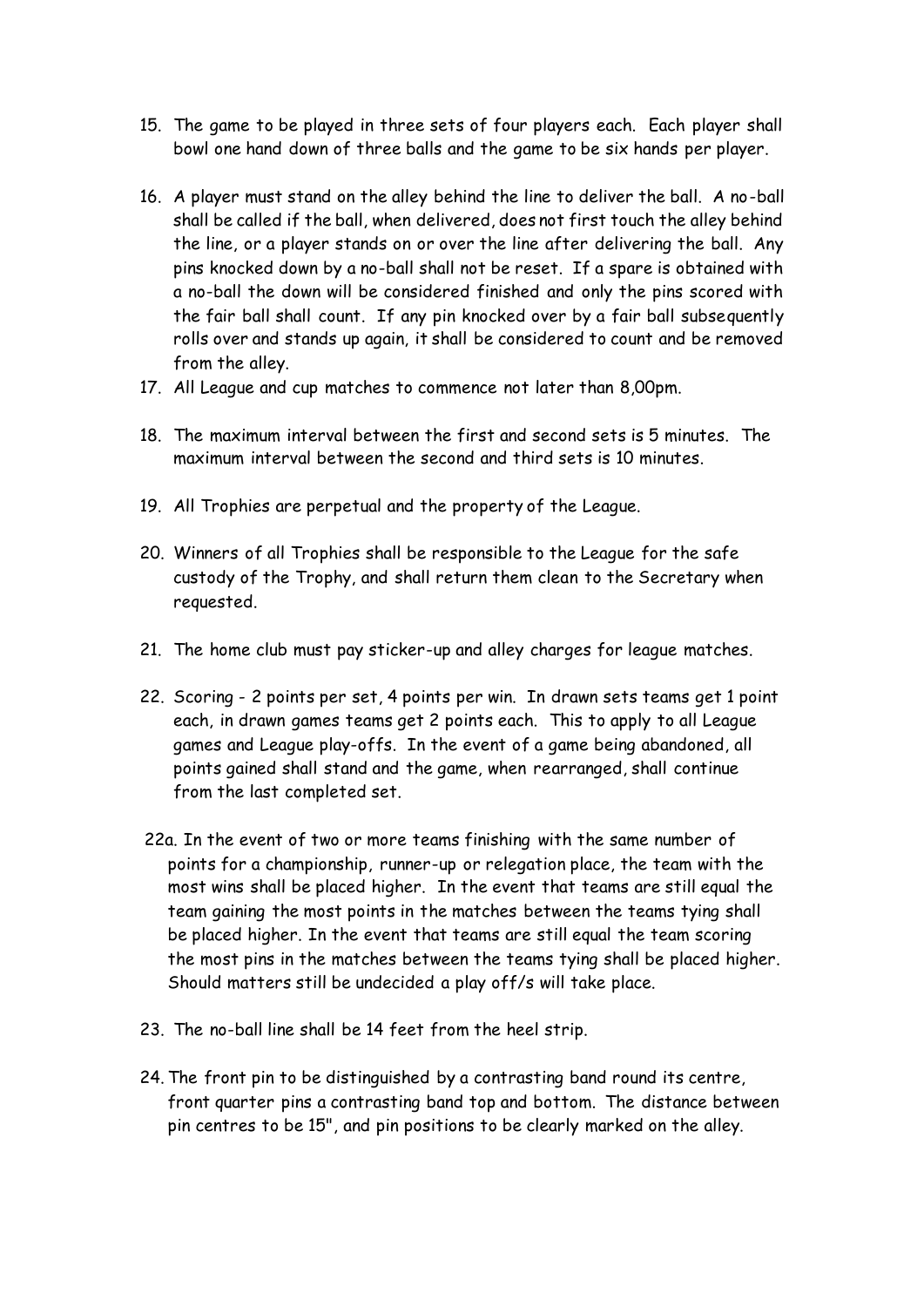- 25. Pins and balls:- Pins maximum height 10" minimum height 91/2" Maximum diameter 5" minimum diameter 41/2". Balls maximum diameter 5", minimum diameter 41/2" Balls must be rubber or rubber composition. Pins and Balls to be of serviceable quality as adjudged by League Committee.
- 26. The committee has the power to deal with any matter not provided for in these rules and will penalise any team or individual as they may decide.

## ADDITIONAL CUP RULES

- 27. The Captains Wills knock-out cup is to be played under front first rules.
- 28. In front pin games, no score shall count until the front pin has been knocked down by the players ball before striking other pins. If the front pin is knocked down by another pin or by the ball after the ball has touched another pin first, only the front pin must be reset. In the event of a spare, only those pins standing when the front pin was hit shall be reset. Should the front pin be knocked down by a no-ball, the hand shall be considered finished with no score.
- 29. All matches to be drawn and played on neutral alleys.
- 30. In the case of a tie the last set shall bowl one hand per man.
- 31. No postponement will be allowed but teams may play the match on or before the date if agreed by both teams.
- 32. All cup matches to be decided by total pinfall.
- 33. The results of cup games shall be sent to the Competitions Secretary by the first named team.
- 34. If any player represents more than one team in any cup competition he/ she shall be deemed an ineligible player and his/her score removed from the total.

## INDIVIDUAL AND PAIRS RULES

- 35. The individual and pairs competitions shall be open to all registered players.
- 36. Entries for these competitions must be received by the Secretary by the date notified.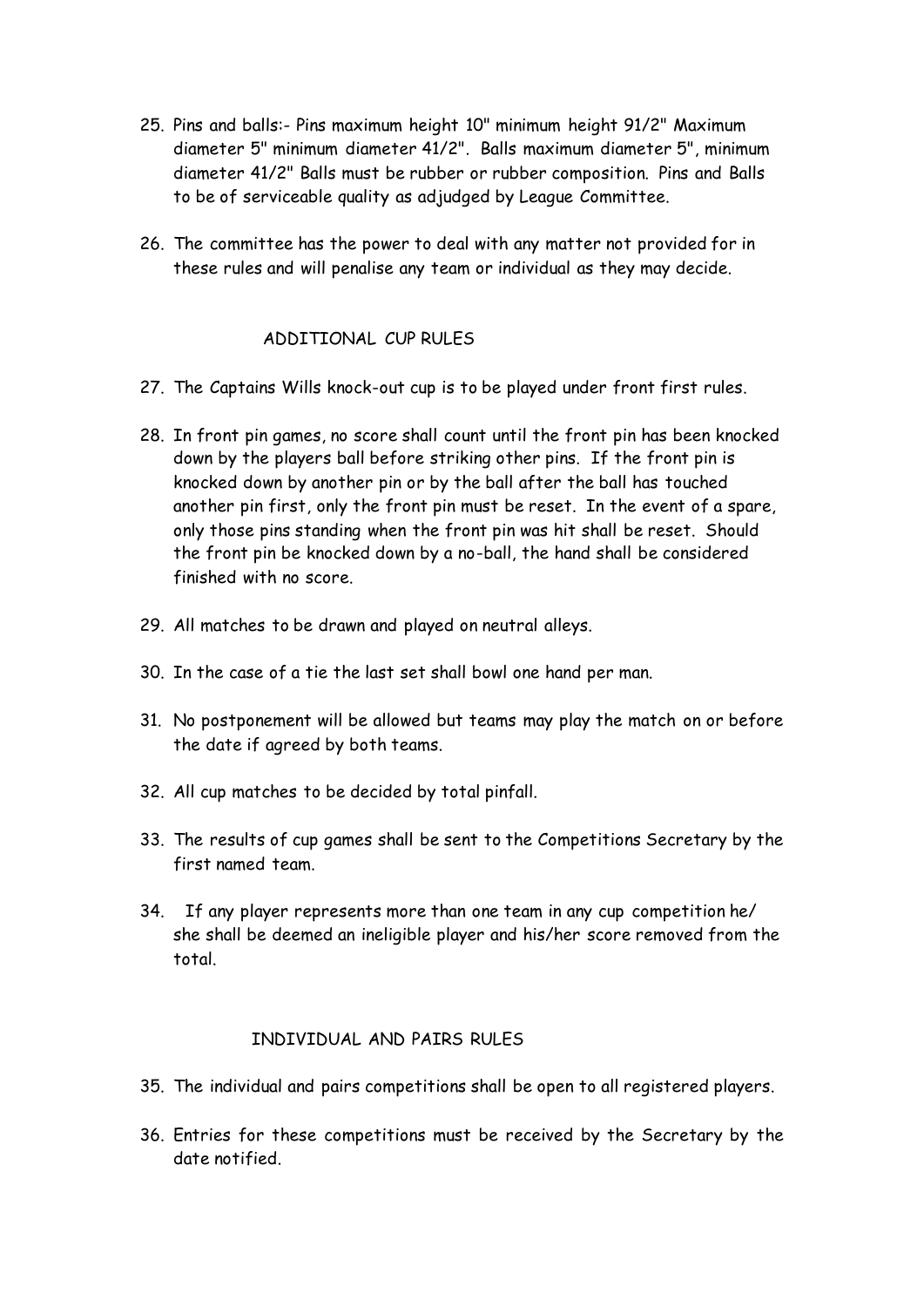- 37. Any player not on the alley by 8.15 p.m. for pairs and individual competitions will be eliminated.
- 38. Teams will be responsible for alley charges of players who do not attend, or arrive late for any round of these competitions.
- 39. In the event of a tie in pairs and individuals rounds each player shall bowl one hand until a result is achieved.
- 40. Each pair must belong to the same team.
- 41. Individuals and Pairs Competitions to be played throughout with the highest scores on each alley to go through.
- 42. A permanent change of player may only be made in the first round.

## ADDITIONAL COMPETITION RULES

- 43. Highest away spares competition in the event of a tie in the number of away spares scored in league matches, the competition shall be decided by the total spares pinfall.
- 44. Any team responsible for not fulfilling a cup game will be fined £25.

| Annual Subscription          | £5.00 per team  |
|------------------------------|-----------------|
| League match fees            | £6.00 per match |
| Cup match fees               | £6.00 per match |
| Individuals entry fee        | 50p per player  |
| Pairs entry fee              | £1.00 per pair  |
| Late scorecard fine          | £2.50 per week  |
|                              | (Rule 10)       |
| Failing to play              | £25.00 (Rule 12 |
|                              | and 44)         |
| Protest fee                  | £1.00 (Rule 13) |
| Ineligible player            | £5.00 (Rule 9)  |
| Non-attendance at A.G.M.     | £12.00          |
| Late Pairs/Individuals entry | £5.00           |
| form                         |                 |

LEAGUE CHARGES

The sticker-up fee will be determined by each alley

(In cup matches each team pay half sticker-up fee).